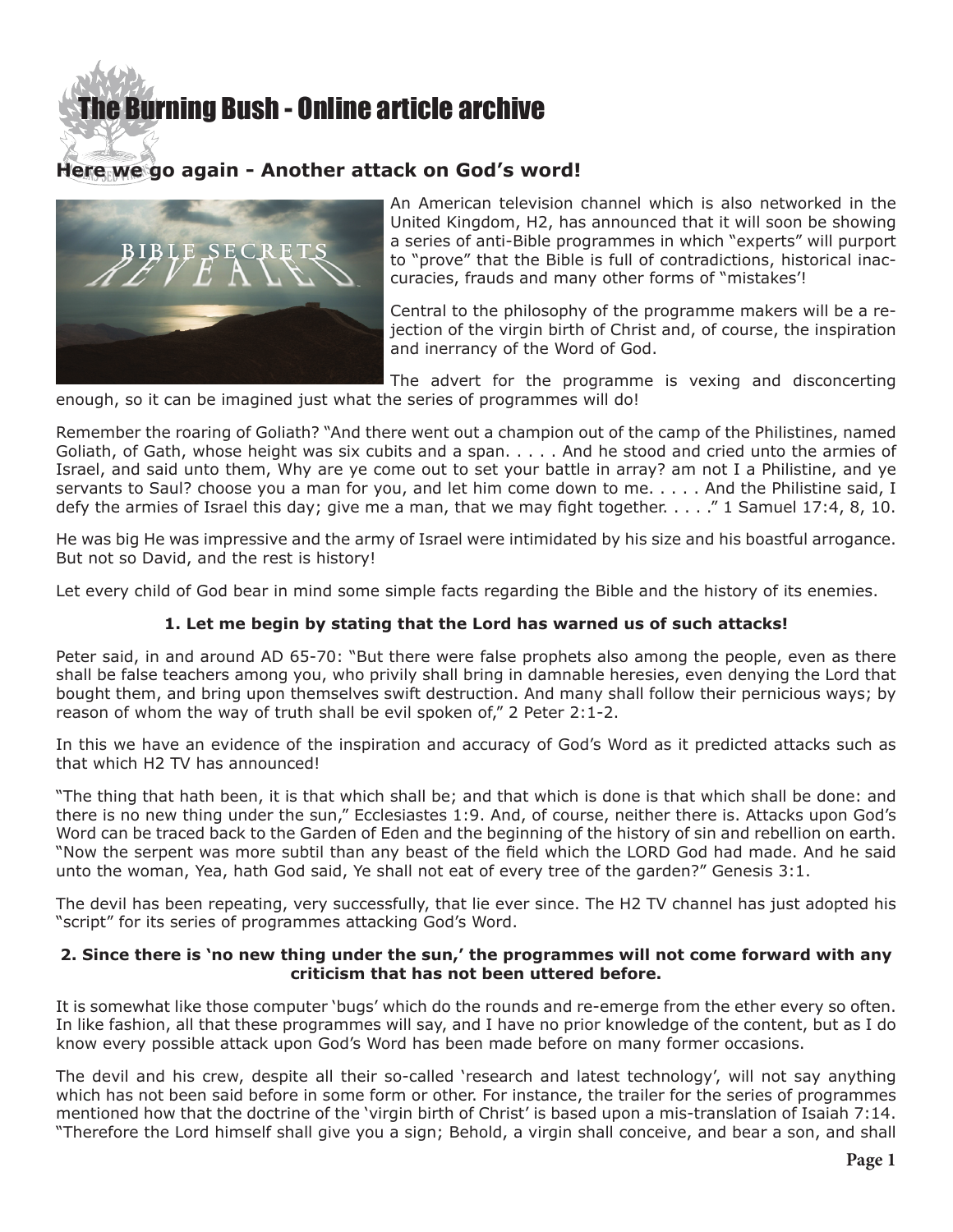

### call his name Immanuel," Isaiah 7:14.

That false claim has been made by every modernist and liberal translator of the Scriptures since Isaiah wrote those words!

It is not new so, Christian, don't be alarmed. It may be your first time to hear such a claim but believe me it is old hat as far as anti-Bible propaganda is concerned.

#### **3. Furthermore, let it be understood that all such attacks have been fully and irrefutably answered in the past.**

It is impossible to embarrass the devil and the same may be said of his agents! It matters not to him or to them that what they are now saying has been fully refuted in the past.

It is a great mercy that we have, in the wealth of Christian publications across the world, the effective answers given by our forefathers in times past. Those answers are frequently recycled, as it were, by modern Bible defenders as they counter the lies of the devil in this generation.

By the aid of modern technology, virtually every Christian may search and find, on good Christian sites on the internet, full, sufficient and satisfactory rebuttals of all the devil has said in the past and may ever say in the future against God's Word.

The devil's attacks rely upon one feature that is all too common among Christians - they forget the works of God all too quickly!

Heed these words:

"I will open my mouth in a parable: I will utter dark sayings of old: which we have heard and known, and our fathers have told us. We will not hide them from their children, shewing to the generation to come the praises of the LORD, and his strength, and his wonderful works that he hath done. For he established a testimony in Jacob, and appointed a law in Israel, which he commanded our fathers, that they should make them known to their children: that the generation to come might know them, even the children which should be born; who should arise and declare them to their children: that they might set their hope in God, and not forget the works of God, but keep his commandments," Psalm 78:2-7.

But sadly, all too soon such reports of God's mighty deeds are forgotten.

"And forgat his works, and his wonders that he had shewed them," Psalm 78:11.

It is for this reason that such attacks upon God and His truth, as that in which the H2 network is engaged, causes such panic and unease amongst the people of God.

O Christian, read your Bible and familiarise yourself with the mighty deeds of our God in former times and ever bear in mind the words recorded by the prophet: "For I am the LORD, I change not; therefore ye sons of Jacob are not consumed," Malachi 3:6.

#### **4. The Bible has withstood the attacks of more able, more intelligent adversaries than those that the H2 network can cobble together.**

What are the 'experts' assembled by this television network in comparison to the intellectual 'Goliaths' of former times? But all of them fell before the 'stone from a sling' of a 'shepherd boy' preacher, much despised in the same fashion as David was contemptuously viewed by Goliath.

"And he took his staff in his hand, and chose him five smooth stones out of the brook, and put them in a shepherd's bag which he had, even in a scrip; and his sling was in his hand: and he drew near to the Philistine. And the Philistine came on and drew near unto David; and the man that bare the shield went before